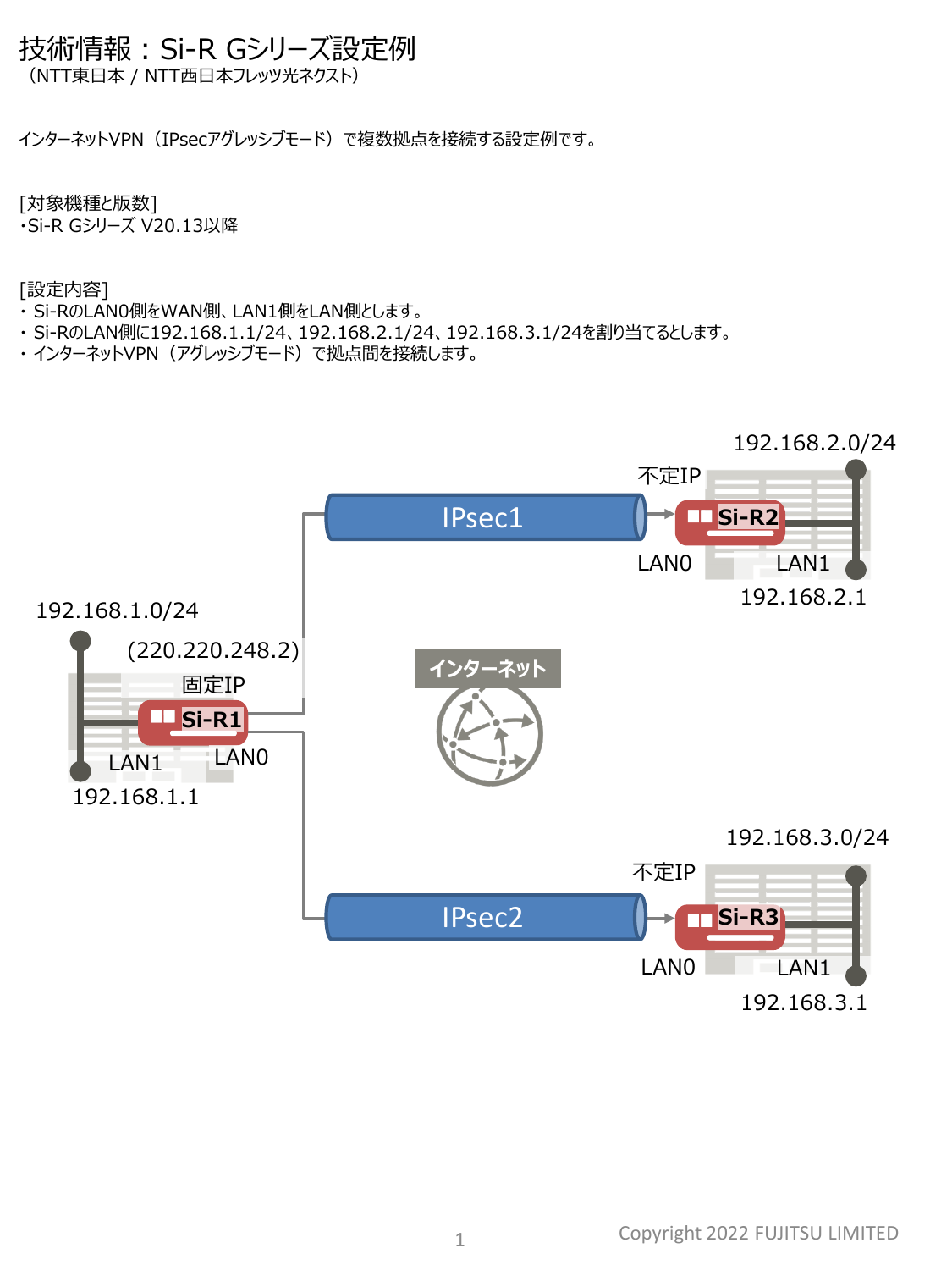# [設定例]

以下の設定例を、コピー&ペーストでご利用いただくことができます。

- ・ id-a@ispにはISPのIDを設定してください。
- ・ pwd-a@ispにはISPのパスワードを設定してください。
- ・ id-b@ispにはISPのIDを設定してください。
- ・ pwd-b@ispにはISPのパスワードを設定してください。
- ・ id-c@ispにはISPのIDを設定してください。
- ・ pwd-c@ispにはISPのパスワードを設定してください。
- · sir2にはSi-R 2のIPsec1のID (装置識別情報) を設定してください。
- · sir3にはSi-R 3のIPsec2のID (装置識別情報) を設定してください。
- ・ sir2-key にはSi-R\_2用のIPsec鍵を設定してください。
- · sir3-keyにはSi-R\_3用のIPsec鍵を設定してください。

## **Si-R\_1設定事例**

ether 1 1 vlan untag 1 ether 1 1 mode auto ether 2 1-8 vlan untag 2 ether 2 1-8 mode auto lan 0 vlan 1 lan 1 vlan 2 lan 1 ip address 192.168.1.1/24 3 remote 0 name internet remote 0 mtu 1454 remote 0 ap 0 name pppoe remote 0 ap 0 datalink bind vlan 1 remote 0 ap 0 ppp auth send id-a@isp pwd-a@isp remote 0 ap 0 keep connect remote 0 ppp ipcp vjcomp disable remote 0 ip address local 220.220.248.2 remote 0 ip route 0 default 1 1 remote 0 ip nat mode multi 220.220.248.2 1 5m remote 0 ip nat static 0 220.220.248.2 500 220.220.248.2 500 17 remote 0 ip nat static 1 220.220.248.2 any 220.220.248.2 any 50 remote 0 ip msschange 1414 remote 1 name Si-R\_2 remote 1 ap 0 name ipsec1 remote 1 ap 0 datalink type ipsec remote 1 ap 0 ipsec type ike remote 1 ap 0 ipsec ike protocol esp remote 1 ap 0 ipsec ike encrypt aes-cbc-256 remote 1 ap 0 ipsec ike auth hmac-sha1 remote 1 ap 0 ipsec ike pfs modp1536 remote 1 ap 0 ike name remote sir2 remote 1 ap 0 ike shared key text sir2-key remote 1 ap 0 ike proposal 0 encrypt aes-cbc-256 remote 1 ap 0 tunnel local 220.220.248.2 remote 1 ap 0 sessionwatch address 192.168.1.1 192.168.2.1 remote 1 ip route 0 192.168.2.0/24 1 1 remote 1 ip msschange 1300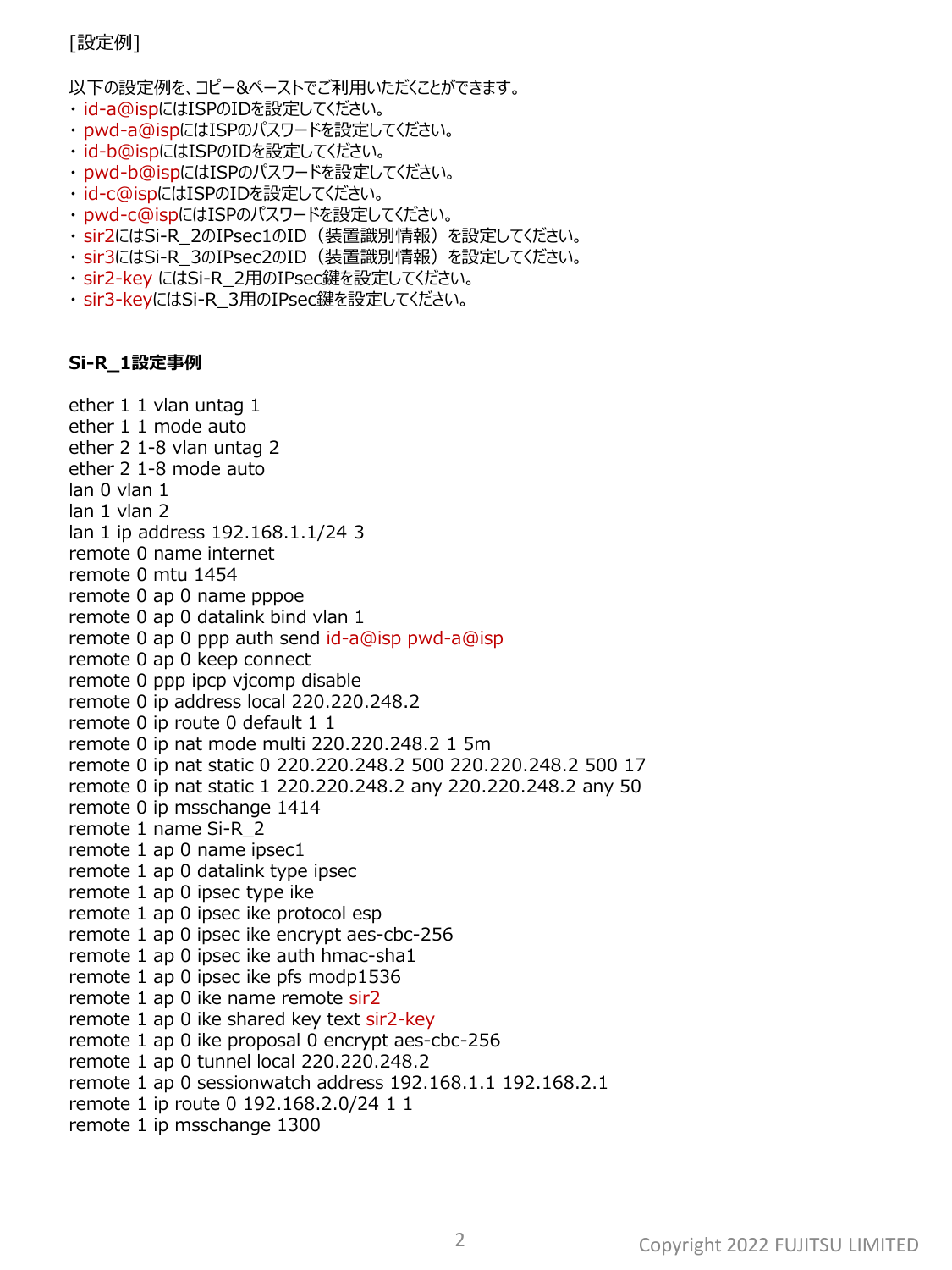remote 2 name Si-R\_3 remote 2 ap 0 name ipsec2 remote 2 ap 0 datalink type ipsec remote 2 ap 0 ipsec type ike remote 2 ap 0 ipsec ike protocol esp remote 2 ap 0 ipsec ike encrypt aes-cbc-256 remote 2 ap 0 ipsec ike auth hmac-sha1 remote 2 ap 0 ipsec ike pfs modp1536 remote 2 ap 0 ike name remote sir3 remote 2 ap 0 ike shared key text sir3-key remote 2 ap 0 ike proposal 0 encrypt aes-cbc-256 remote 2 ap 0 tunnel local 220.220.248.2 remote 2 ap 0 sessionwatch address 192.168.1.1 192.168.3.1 remote 2 ip route 0 192.168.3.0/24 1 1 remote 2 ip msschange 1300 syslog pri error,warn,info syslog facility 23 time zone 0900 consoleinfo autologout 8h telnetinfo autologout 5m terminal charset SJIS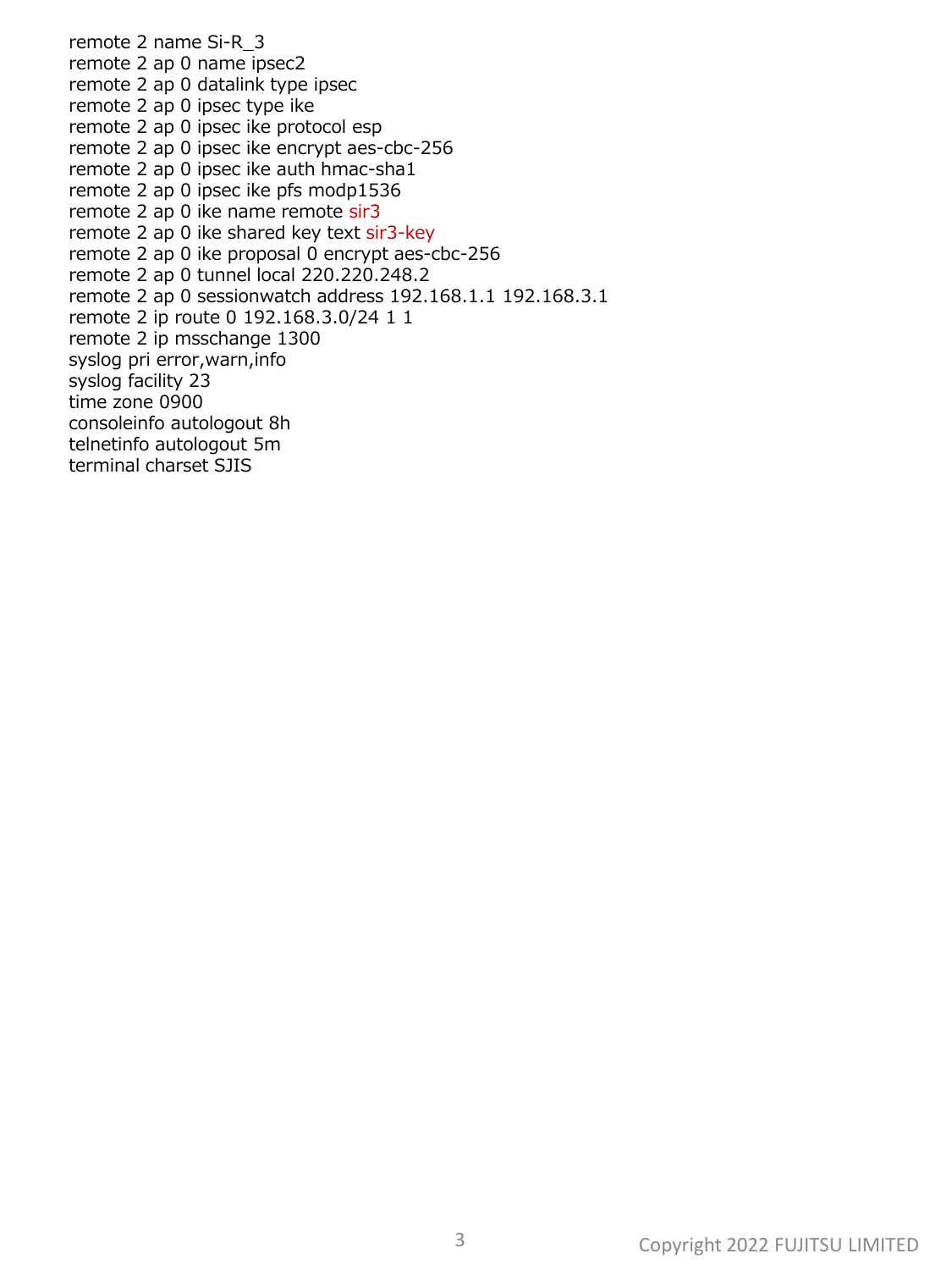ether 1 1 vlan untag 1 ether 1 1 mode auto ether 2 1-4 vlan untag 2 ether 2 1-4 mode auto lan 0 vlan 1 lan 1 vlan 2 lan 1 ip address 192.168.2.1/24 3 remote 0 name internet remote 0 mtu 1454 remote 0 ap 0 name pppoe remote 0 ap 0 datalink bind vlan 1 remote 0 ap 0 ppp auth send id-b@isp pwd-b@isp remote 0 ap 0 keep connect remote 0 ppp ipcp vjcomp disable remote 0 ip route 0 220.220.248.2/32 1 1 remote 0 ip nat mode multi any 1 5m remote 0 ip nat static 0 192.168.2.1 500 any 500 17 remote 0 ip nat static 1 192.168.2.1 any any any 50 remote 0 ip msschange 1414 remote 1 name Si-R\_1 remote 1 ap 0 name ipsec1 remote 1 ap 0 datalink type ipsec remote 1 ap 0 ipsec type ike remote 1 ap 0 ipsec ike protocol esp remote 1 ap 0 ipsec ike encrypt aes-cbc-256 remote 1 ap 0 ipsec ike auth hmac-sha1 remote 1 ap 0 ipsec ike pfs modp1536 remote 1 ap 0 ike name local sir2 remote 1 ap 0 ike shared key text sir2-key remote 1 ap 0 ike proposal 0 encrypt aes-cbc-256 remote 1 ap 0 tunnel remote 220.220.248.2 remote 1 ap 0 sessionwatch address 192.168.2.1 192.168.1.1 remote 1 ip route 0 default 1 1 remote 1 ip msschange 1300 syslog pri error,warn,info syslog facility 23 time zone 0900 consoleinfo autologout 8h telnetinfo autologout 5m terminal charset SJIS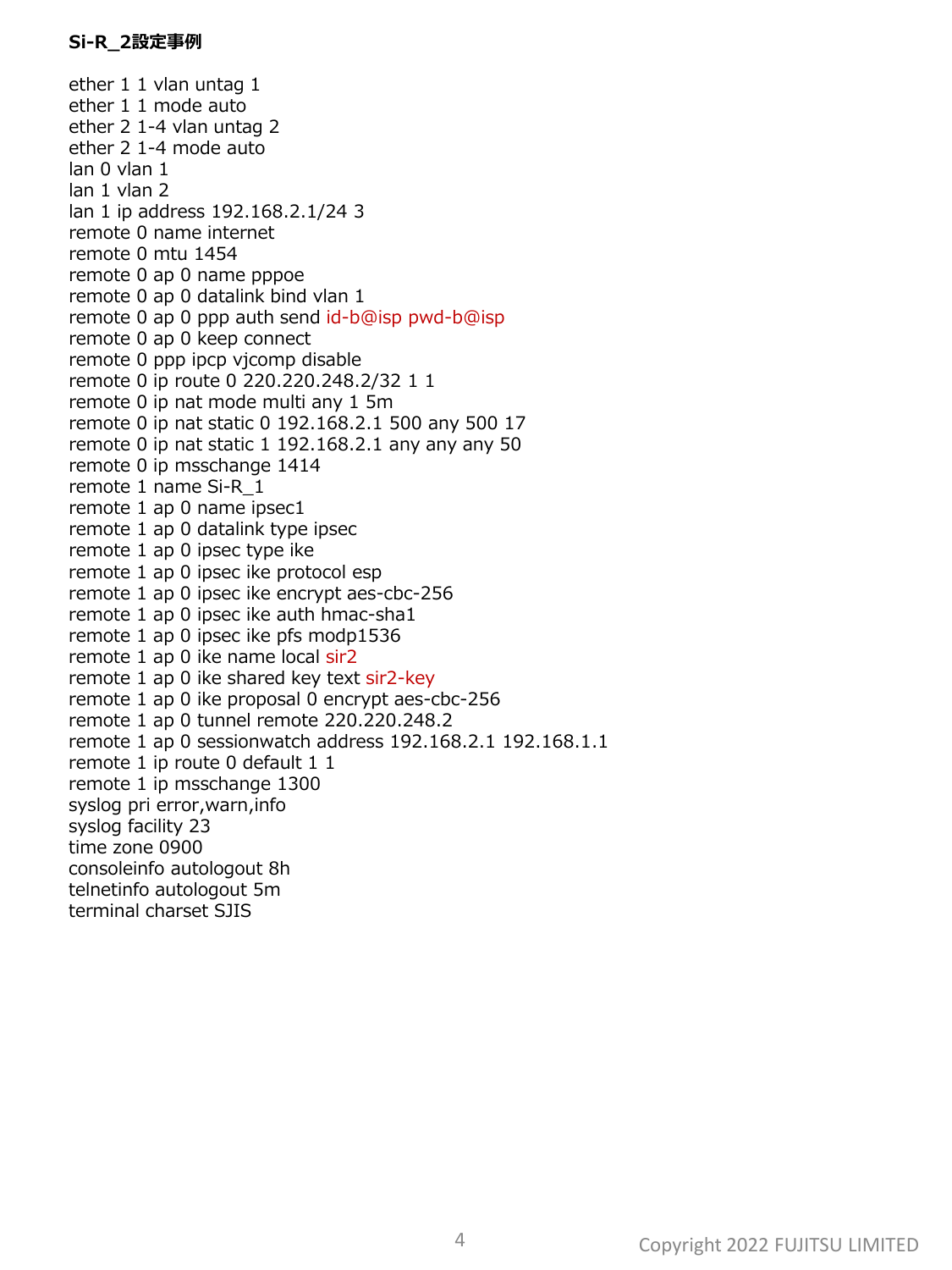ether 1 1 vlan untag 1 ether 1 1 mode auto ether 2 1-4 vlan untag 2 ether 2 1-4 mode auto lan 0 vlan 1 lan 1 vlan 2 lan 1 ip address 192.168.3.1/24 3 remote 0 name internet remote 0 mtu 1454 remote 0 ap 0 name pppoe remote 0 ap 0 datalink bind vlan 1 remote 0 ap 0 ppp auth send id-c@isp pwd-c@isp remote 0 ap 0 keep connect remote 0 ppp ipcp vjcomp disable remote 0 ip route 0 220.220.248.2/32 1 1 remote 0 ip nat mode multi any 1 5m remote 0 ip nat static 0 192.168.3.1 500 any 500 17 remote 0 ip nat static 1 192.168.3.1 any any any 50 remote 0 ip msschange 1414 remote 1 name Si-R\_1 remote 1 ap 0 name ipsec1 remote 1 ap 0 datalink type ipsec remote 1 ap 0 ipsec type ike remote 1 ap 0 ipsec ike protocol esp remote 1 ap 0 ipsec ike encrypt aes-cbc-256 remote 1 ap 0 ipsec ike auth hmac-sha1 remote 1 ap 0 ipsec ike pfs modp1536 remote 1 ap 0 ike name local sir3 remote 1 ap 0 ike shared key text sir3-key remote 1 ap 0 ike proposal 0 encrypt aes-cbc-256 remote 1 ap 0 tunnel remote 220.220.248.2 remote 1 ap 0 sessionwatch address 192.168.3.1 192.168.1.1 remote 1 ip route 0 default 1 1 remote 1 ip msschange 1300 syslog pri error,warn,info syslog facility 23 time zone 0900 consoleinfo autologout 8h telnetinfo autologout 5m terminal charset SJIS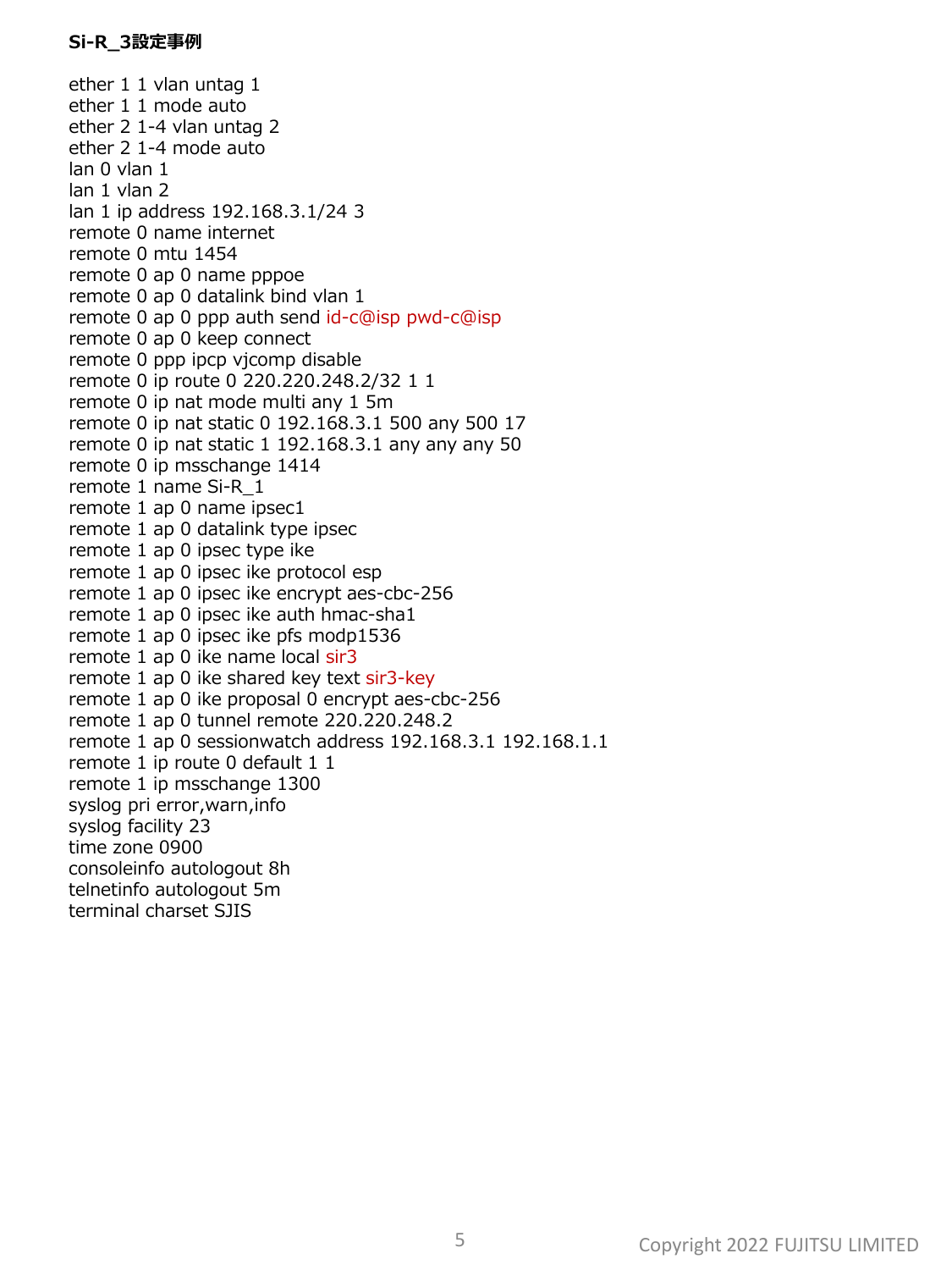[解説]

### **Si-R\_1設定解説**

ether 1 1 vlan untag 1 #ether1 1ポートをTag なしVLAN1に設定します。

ether 1 1 mode auto #ether 1 1ポートの通信速度/モードをオートセンス/オートネゴシエーションに設定します。

ether 2 1-8 vlan untag 2 #ether2 1-8ポートをTag なしVLAN2に設定します。

ether 2 1-8 mode auto #ether2 1-8ポートの通信速度/モードをオートセンス/オートネゴシエーションに設定します。

lan 0 vlan 1 lan 1 vlan 2 #VLAN ID とlan 定義番号の関連付けを行います。

lan 1 ip address 192.168.1.1/24 3 #LAN側IPアドレスを設定します。

・ 192.168.1.1/24 : LAN側IPアドレスです。 ・ 3 : ブロードキャストアドレスのタイプです。通常は3で構いません。

remote 0 name internet #PPPoEインターフェースの名前(任意)を設定します。

remote 0 mtu 1454 #Bフレッツ・フレッツADSLでは、MTU長を1454byteに設定します。

remote 0 ap 0 name pppoe #アクセスポイントの名前(任意、remote nameと同じでも可)を設定します。

remote 0 ap 0 datalink bind vlan 1 #インターネット向けパケットの転送先をvlan1に設定します。

remote 0 ap 0 ppp auth send id-a@isp pwd-a@isp #インターネット用プロバイダーーの認証ID、パスワードを設定します。

remote 0 ap 0 keep connect #インターネットへ常時接続します

remote 0 ppp ipcp vjcomp disable #VJヘッダー圧縮を使用しない設定にします

remote 0 ip address local 220.220.248.2 #WAN側IPアドレスを設定します。

remote 0 ip route 0 default 1 1 #WAN側インターフェースにデフォルトルートを設定します。

・ 1 : metric値です。通常は1で構いません。

・ 1 : distance値です。通常は1で構いません。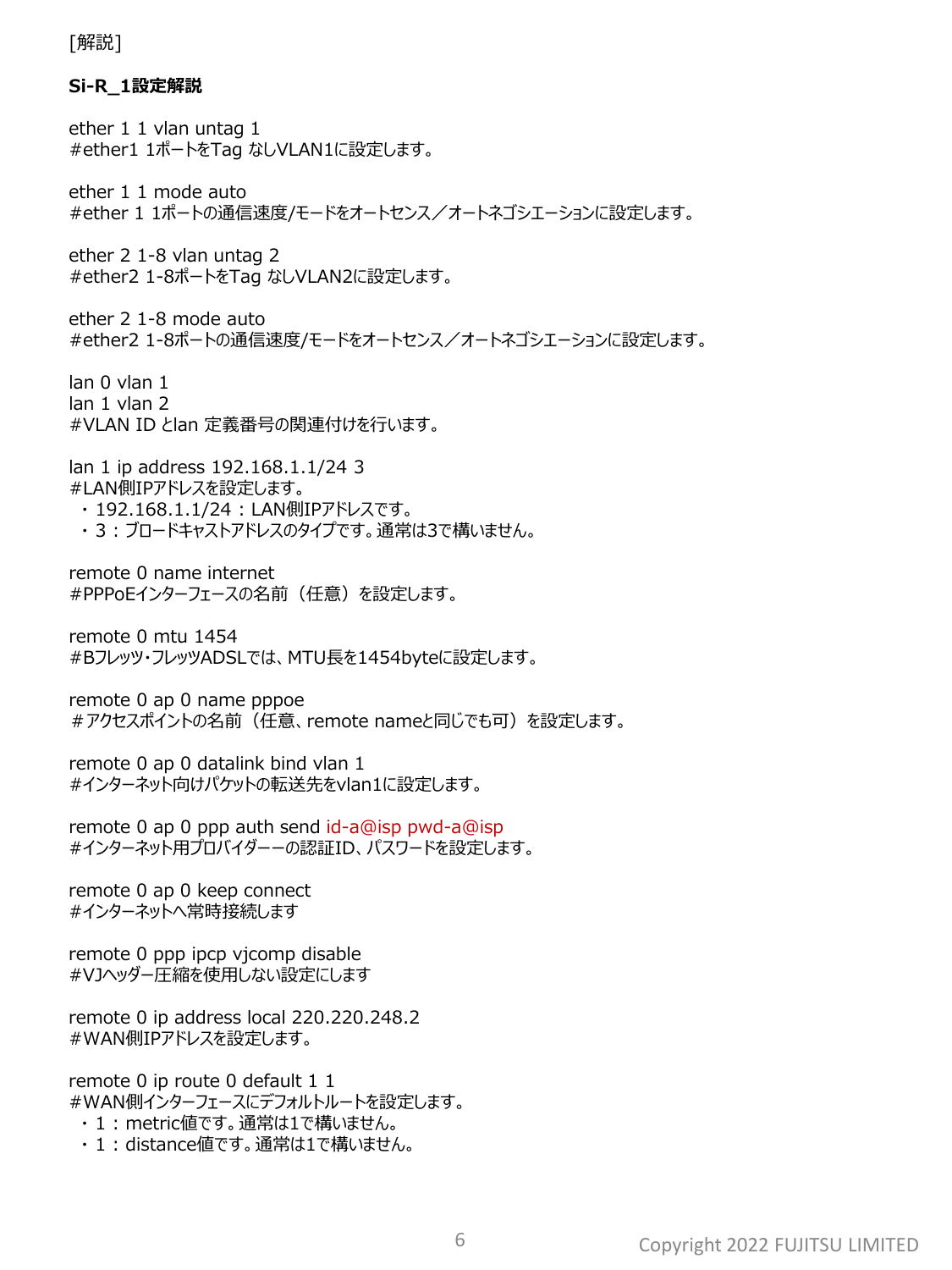remote 0 ip nat mode multi 220.220.248.2 1 5m #マルチNATの設定をします。 ・ 220.220.248.2 : 動的変換に使用するグローバルIPアドレスの先頭アドレスです。 remote 0 ip nat static 0 220.220.248.2 500 220.220.248.2 500 17 remote 0 ip nat static 1 220.220.248.2 any 220.220.248.2 any 50 #スタティックNATにより、IKE,ESPパケットを通す設定をします。 remote 0 ip msschange 1414 #MSS値です。1414byte(1454(MTU長) - 40(TCP/IPヘッダー長))を設定します。 remote 1 name Si-R\_2 #Si-R 2向けIPsecインターフェースの名前(任意)を設定します。 remote 1 ap 0 name ipsec1 #アクセスポイントの名前(任意、remote nameと同じでも可)を設定します。 remote 1 ap 0 datalink type ipsec #パケット転送方法としてIPsecを設定します。 remote 1 ap 0 ipsec type ike #IPsec情報のタイプにIPsec自動鍵交換を設定します。 remote 1 ap 0 ipsec ike protocol esp #自動鍵交換用IPsec情報のセキュリティプロトコルにESP (暗号) を設定します。 remote 1 ap 0 ipsec ike encrypt aes-cbc-256 #自動鍵交換用IPsec情報の暗号情報にAES256ビットを設定します。 remote 1 ap 0 ipsec ike auth hmac-sha1 #自動鍵交換用IPsec情報の認証情報にSHA1を設定します。 remote 1 ap 0 ipsec ike pfs modp1536 #自動鍵交換用IPsec情報のPFS使用時のDH(Diffie-Hellman)グループにmodp1536を 設定します。 remote 1 ap 0 ike name remote sir2 #IKE情報の相手装置識別情報を設定します。 remote 1 ap 0 ike shared key text sir2-key #IKEセッション確立時の共有鍵(Pre-shared key)を設定します。 remote 1 ap 0 ike proposal 0 encrypt aes-cbc-256 #IKEセッション用暗号情報の暗号アルゴリズムにAES256ビットを設定します。 remote 1 ap 0 tunnel local 220.220.248.2 #IPsecトンネルの送信元アドレスを設定します。 remote 1 ap 0 sessionwatch address 192.168.1.1 192.168.2.1 #接続先セッション監視の設定をします。

・ 192.168.1.1 : ICMP ECHOパケットの送信元IPアドレスです。

・ 192.168.2.1 : ICMP ECHOパケットの宛先IPアドレスです。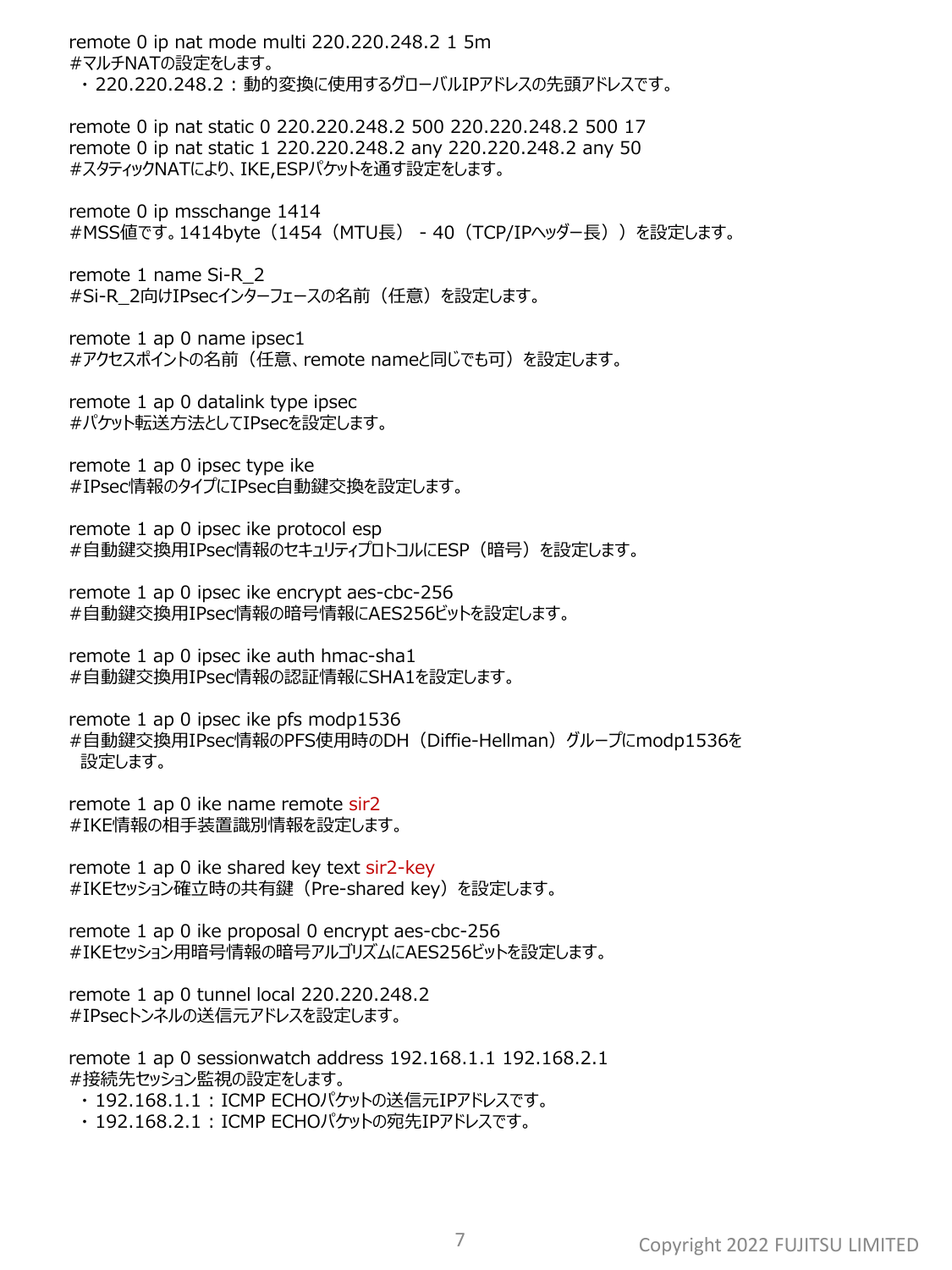remote 1 ip route 0 192.168.2.0/24 1 1 #対向装置Si-R\_2のLAN側ネットワークへのスタティックルートを設定します。 ・ 192.168.2.0/24 : 対向装置Si-R\_2のLAN側ネットワークです。 ・ 1 : metric値です。通常は1で構いません。 ・ 1 : distance値です。通常は1で構いません。 remote 1 ip msschange 1300 #MSS値に1300byteを設定します。 remote 2 name Si-R\_3 #IPsecインターフェースの名前(任意)を設定します。 remote 2 ap 0 name ipsec2 #アクセスポイントの名前(任意、remote nameと同じでも可)を設定します。 remote 2 ap 0 datalink type ipsec #パケット転送方法としてIPsecを設定します。 remote 2 ap 0 ipsec type ike #IPsec情報のタイプにIPsec自動鍵交換を設定します。 remote 2 ap 0 ipsec ike protocol esp #自動鍵交換用IPsec情報のセキュリティプロトコルにESP (暗号) を設定します。 remote 2 ap 0 ipsec ike encrypt aes-cbc-256 #自動鍵交換用IPsec情報の暗号情報にAES256ビットを設定します。 remote 2 ap 0 ipsec ike auth hmac-sha1 #自動鍵交換用IPsec情報の認証情報にSHA1を設定します。 remote 2 ap 0 ipsec ike pfs modp1536 #自動鍵交換用IPsec情報のPFS使用時のDH(Diffie-Hellman)グループにmodp1536を 設定します。 remote 2 ap 0 ike name remote sir3

#IKE情報の相手装置識別情報を設定します。 remote 2 ap 0 ike shared key text sir3-key

#IKEセッション確立時の共有鍵(Pre-shared key)を設定します。

remote 2 ap 0 ike proposal 0 encrypt aes-cbc-256 #IKEセッション用暗号情報の暗号アルゴリズムにAES256ビットを設定します。

remote 2 ap 0 tunnel local 220.220.248.2 #Psecトンネルの送信元アドレスの設定をします。

remote 2 ap 0 sessionwatch address 192.168.1.1 192.168.3.1 #接続先セッション監視の設定をします。

- ・ 192.168.1.1 : ICMP ECHOパケットの送信元IPアドレスです。
- ・ 192.168.3.1 : ICMP ECHOパケットの宛先IPアドレスです。

remote 2 ip route 0 192.168.3.0/24 1 1 #対向装置Si-R\_3のLAN側ネットワークへのスタティックルートを設定します。

- ・ 192.168.3.0/24 : 対向装置Si-R\_3のLAN側ネットワークです。
- ・ 1 : metric値です。通常は1で構いません
- ・ 1 : distance値です。通常は1で構いません。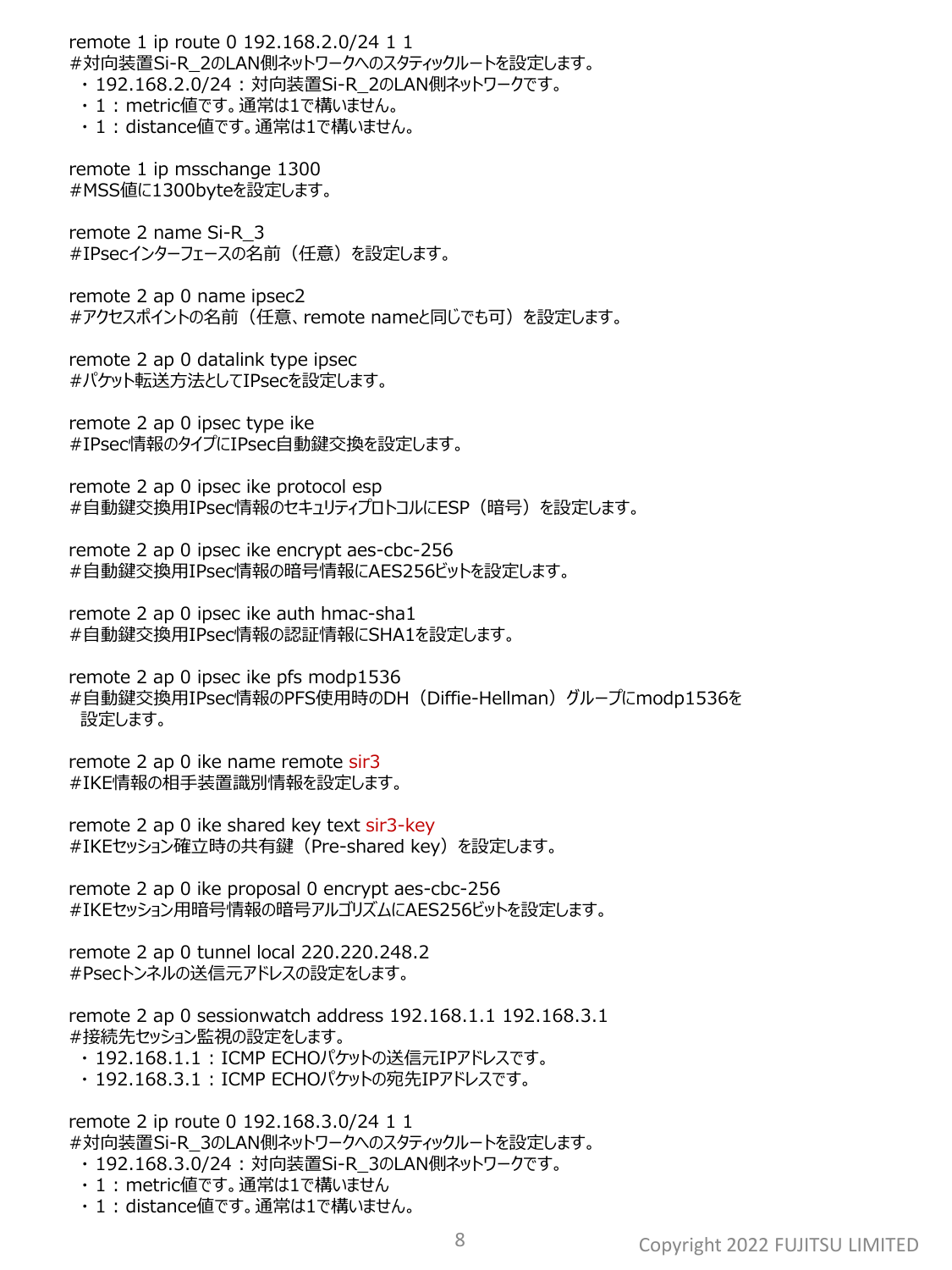remote 2 ip msschange 1300 #MSS値に1300byteを設定します。

syslog pri error,warn,info syslog facility 23 #システムログ情報の出力情報/出力対象ファシリティの設定をします。通常はこのままで構いません。

time zone 0900 #タイムゾーンを設定します。通常はこのままで構いません。

consoleinfo autologout 8h telnetinfo autologout 5m #シリアルコンソール、TELNETコネクションの入出力がない場合のコネクション切断時間を設定します。 通常はこのままで構いません。

terminal charset SJIS #ターミナルで使用する漢字コードをShift JISコードに設定します。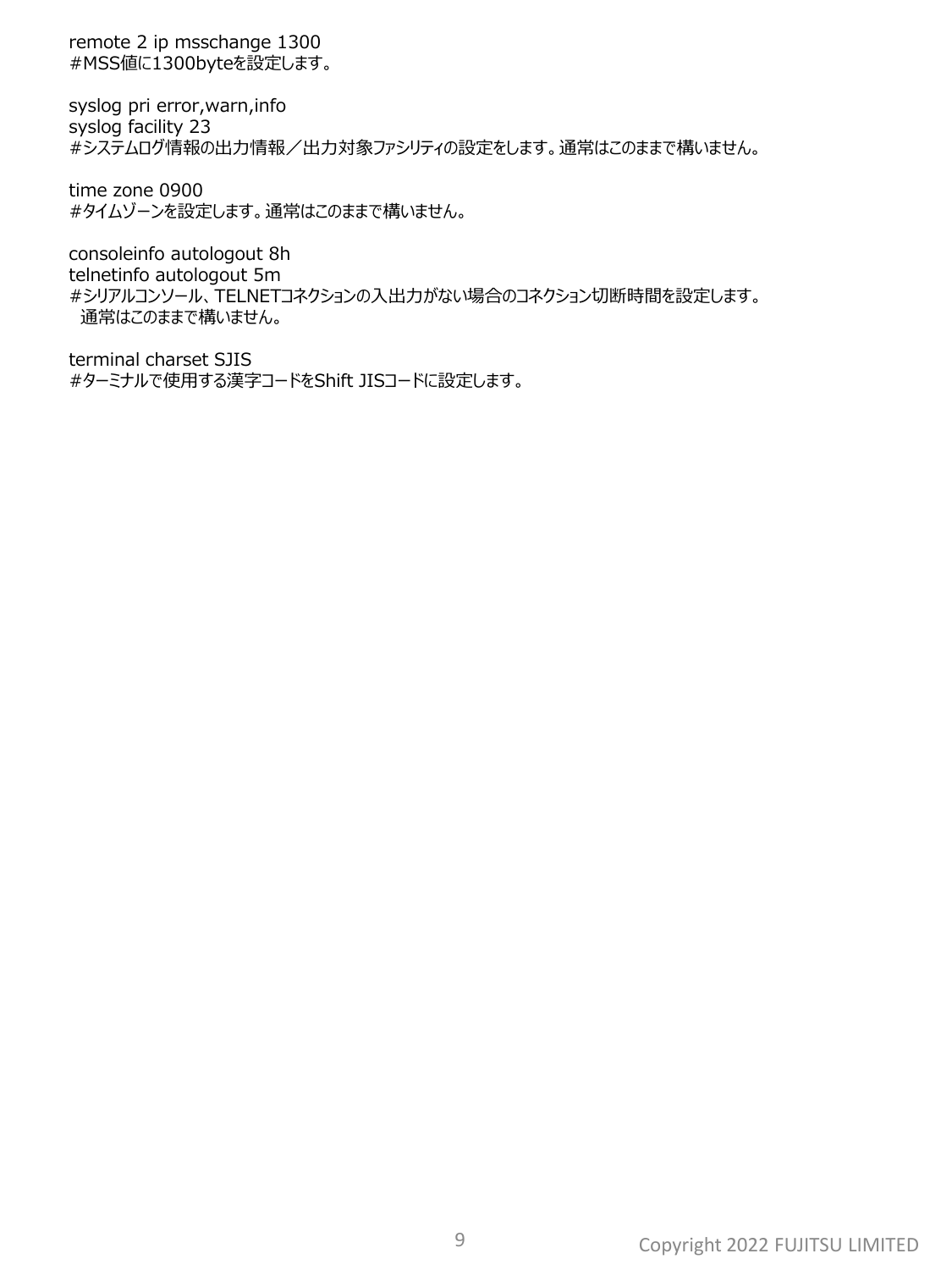#### **Si-R\_2設定解説**

ether 1 1 vlan untag 1 #ether1 1ポートをTag なしVLAN1に設定します。 ether 1 1 mode auto #ether 1 1ポートの通信速度/モードをオートセンス/オートネゴシエーションに設定します。 ether 2 1-4 vlan untag 2 #ether2 1-4ポートをTag なしVLAN2に設定します。 ether 2 1-4 mode auto #ether 2 1-4ポートの通信速度/モードをオートセンス/オートネゴシエーションに設定します。 lan 0 vlan 1 lan 1 vlan 2 #VLAN ID とlan 定義番号の関連付けを行います lan 1 ip address 192.168.2.1/24 3 #LAN側IPアドレスを設定します。 ・ 192.168.2.1/24 : LAN側IPアドレス/マスクです。 ・ 3 : ブロードキャストアドレスのタイプです。通常は3で構いません。 remote 0 name internet #PPPoEインターフェースの名前(任意)を設定します。 remote 0 mtu 1454 #Bフレッツ・フレッツADSLでは、MTU長を1454byteに設定します。 remote 0 ap 0 name pppoe #アクセスポイントの名前(任意、remote nameと同じでも可)を設定します。 remote 0 ap 0 datalink bind vlan 1 #インターネット向けパケットの転送先をvlan1設定します。 remote 0 ap 0 ppp auth send id-b@isp pwd-b@isp #インターネット用プロバイダーーの認証ID、パスワードを設定します。 remote 0 ap 0 keep connect #インターネットへ常時接続します。 remote 0 ppp ipcp vjcomp disable #VJヘッダー圧縮を使用しない設定にします。 remote 0 ip route 0 220.220.248.2/32 1 1 #220.220.248.2/32 : 対向装置Si-R\_1のWAN側ネットワークです。 ・ 1 : metric値です。通常は1で構いません。 ・ 1 : distance値です。通常は0で構いません。 remote 0 ip nat mode multi any 1 5m #マルチNATの設定をします。 remote 0 ip nat static 0 192.168.2.1 500 any 500 17

remote 0 ip nat static 1 192.168.2.1 any any any 50 #スタティックNATにより、IKE,ESPパケットを通す設定をします。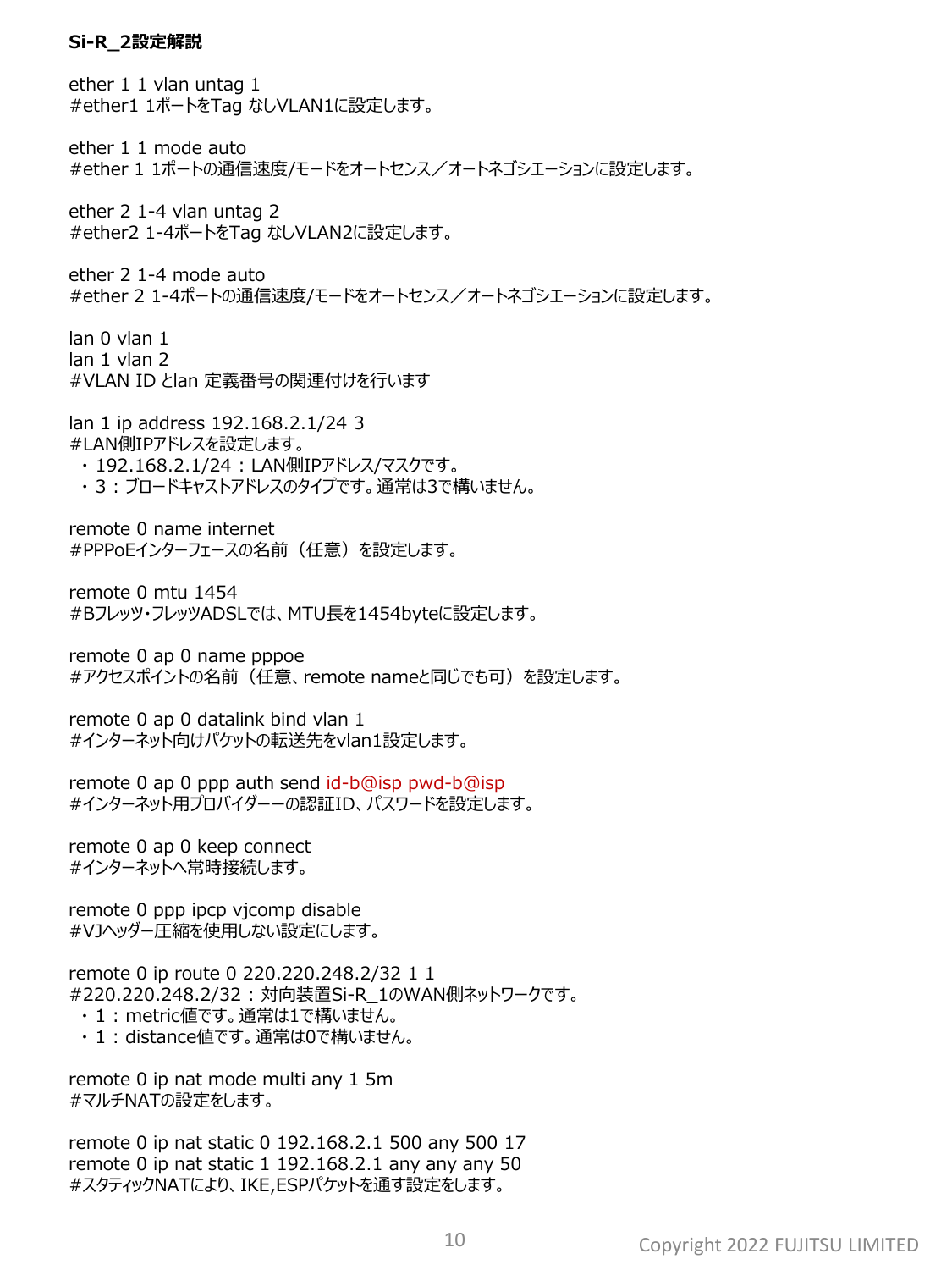remote 0 ip msschange 1414 #MSS値です。1414byte(1454(MTU長) - 40(TCP/IPヘッダー長))を設定します。

remote 1 name Si-R\_1 #Si-R\_1向けIPsecインターフェースの名前(任意)を設定します。

remote 1 ap 0 name ipsec1 #アクセスポイントの名前(任意、remote nameと同じでも可)を設定します。

remote 1 ap 0 datalink type ipsec #パケット転送方法としてIPsecを設定します。

remote 1 ap 0 ipsec type ike #パケット転送方法としてIPsecを設定します。

remote 1 ap 0 ipsec ike protocol esp #自動鍵交換用IPsec情報のセキュリティプロトコルにESP(暗号)を設定します。

remote 1 ap 0 ipsec ike encrypt aes-cbc-256 #自動鍵交換用IPsec情報の暗号情報にAES256ビットを設定します。

remote 1 ap 0 ipsec ike auth hmac-sha1 #自動鍵交換用IPsec情報の認証情報に設定SHA1を設定します。

remote 1 ap 0 ipsec ike pfs modp1536 #自動鍵交換用IPsec情報のPFS使用時のDH(Diffie-Hellman)グループにmodp1536を 設定します。

remote 1 ap 0 ike name local sir2 #IKE情報の自側装置識別情報を設定します。

remote 1 ap 0 ike shared key text sir2-key #IKEセッション確立時の共有鍵(Pre-shared key)を設定します。

remote 1 ap 0 ike proposal 0 encrypt aes-cbc-256 #IKEセッション用暗号情報の暗号アルゴリズムにAES256ビットを設定します。

remote 1 ap 0 tunnel remote 220.220.248.2 #IPsecトンネルの宛先アドレスの設定をします。

remote 1 ap 0 sessionwatch address 192.168.2.1 192.168.1.1 #接続先セッション監視の設定をします。

・ 192.168.2.1 : ICMP ECHOパケットの送信元IPアドレスです。

・ 192.168.1.1 : ICMP ECHOパケットの宛先IPアドレスです。

remote 1 ip route 0 default 1 1 #IPsecインターフェース向けにデフォルトルートを設定します。

- ・ 1 : metric値です。通常は1で構いません。
- ・ 1 : distance値です。通常は1で構いません。

remote 1 ip msschange 1300 #MSS値に1300byteを設定します。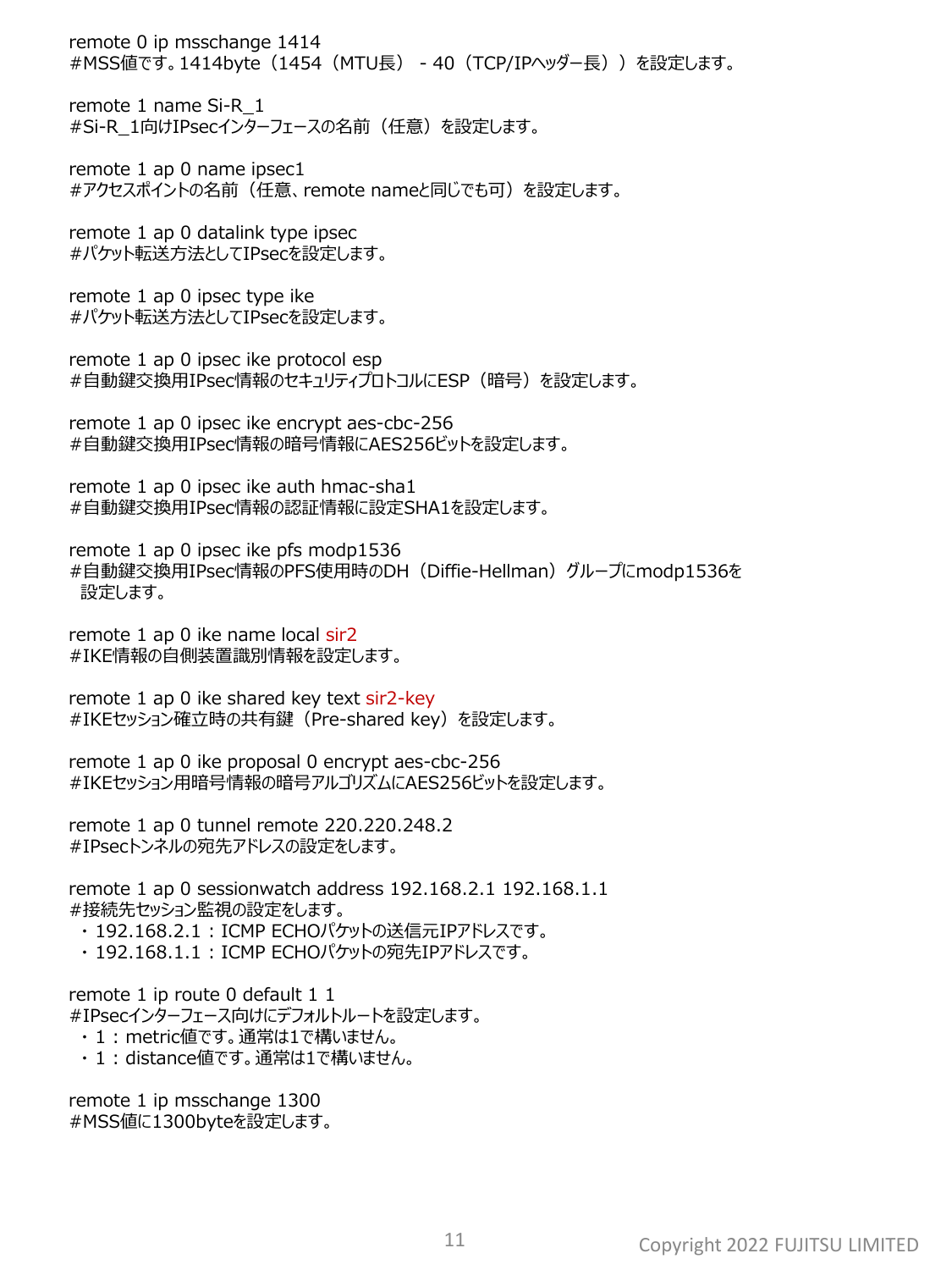syslog pri error,warn,info syslog facility 23 #システムログ情報の出力情報/出力対象ファシリティの設定をします。通常はこのままで構いません。

time zone 0900 #タイムゾーンを設定します。通常はこのままで構いません。

consoleinfo autologout 8h telnetinfo autologout 5m #シリアルコンソール、TELNETコネクションの入出力がない場合のコネクション切断時間を設定します。 通常はこのままで構いません。

terminal charset SJIS #ターミナルで使用する漢字コードをShift JISコードに設定します。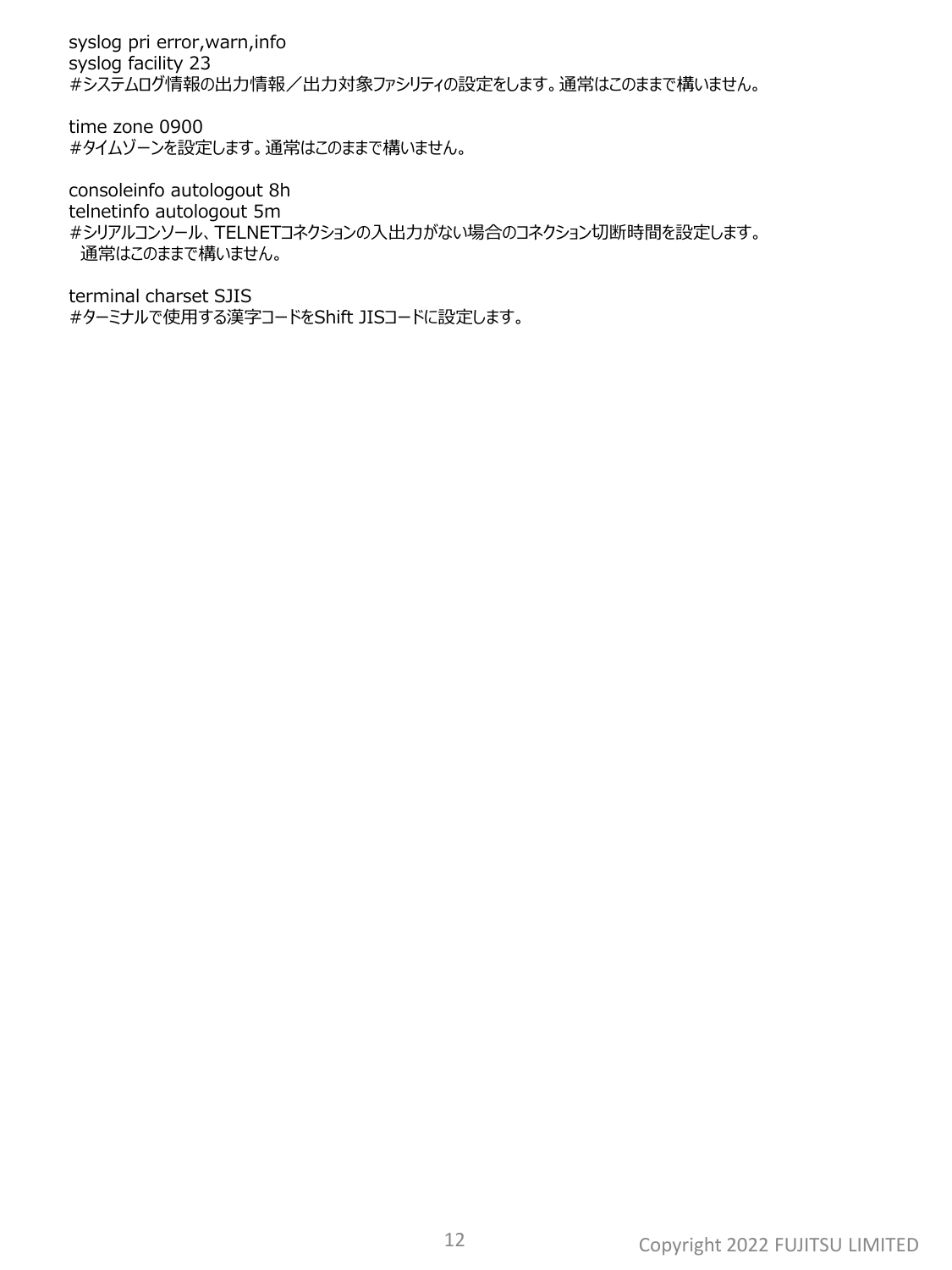#### **Si-R\_3設定解説**

ether 1 1 vlan untag 1 #ether1 1ポートをTag なしVLAN1に設定します。 ether 1 1 mode auto #ether 1 1ポートの通信速度/モードをオートセンス/オートネゴシエーションに設定します。 ether 2 1-4 vlan untag 2 #ether2 1-4ポートをTag なしVLAN2に設定します。 ether 2 1-4 mode auto #ether 2 1-4ポートの通信速度/モードをオートセンス/オートネゴシエーションに設定します。 lan 0 vlan 1 lan 1 vlan 2 #VLAN ID とlan 定義番号の関連付けを行います lan 1 ip address 192.168.3.1/24 3 #LAN側IPアドレスを設定します。 ・ 192.168.3.1/24 : LAN側IPアドレス/マスクです。 ・ 3 : ブロードキャストアドレスのタイプです。通常は3で構いません。 remote 0 name internet #PPPoEインターフェースの名前(任意)を設定します。 remote 0 mtu 1454 #Bフレッツ・フレッツADSLでは、MTU長を1454byteに設定します。 remote 0 ap 0 name pppoe #アクセスポイントの名前(任意、remote nameと同じでも可)を設定します。 remote 0 ap 0 datalink bind vlan 1 #インターネット向けパケットの転送先をvlan1に設定します。 Remote 0 ap 0 ppp auth send id-c@isp pwd-c@isp #インターネット用プロバイダーーの認証ID、パスワードを設定します。 Remote 0 ap 0 keep connect #インターネットへ常時接続します。 remote 0 ppp ipcp vjcomp disable #VJヘッダー圧縮を使用しない設定にします。 remote 0 ip route 0 220.220.248.2/32 1 1 #220.220.248.2/32 : 対向装置Si-R\_1のWAN側ネットワークです。 ・ 1 : metric値です。通常は1で構いません。 ・ 0 : distance値です。通常は0で構いません。 remote 0 ip nat mode multi any 1 5m #マルチNATの設定をします。 remote 0 ip nat static 0 192.168.3.1 500 any 500 17 remote 0 ip nat static 1 192.168.3.1 any any any 50

#スタティックNATにより、IKE,ESPパケットを通す設定をします。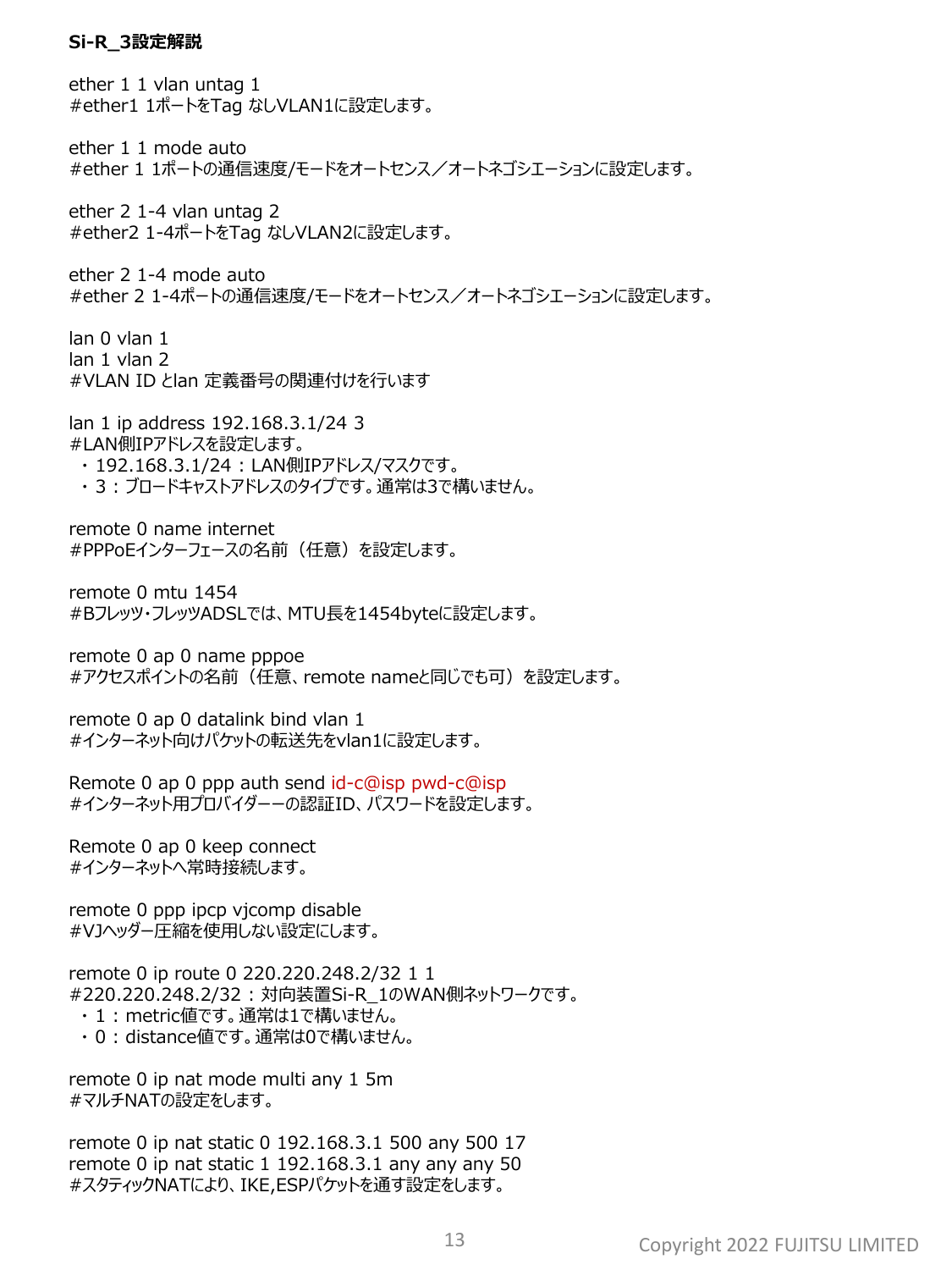remote 0 ip msschange 1414 #MSS値です。1414byte(1454(MTU長) - 40(TCP/IPヘッダー長))を設定します。

remote 1 name Si-R\_1 #Si-R\_1向けIPsecインターフェースの名前(任意)を設定します。

remote 1 ap 0 name ipsec1 #アクセスポイントの名前(任意、remote nameと同じでも可)を設定します。

remote 1 ap 0 datalink type ipsec #パケット転送方法としてIPsecを設定します。

remote 1 ap 0 ipsec type ike #IPsec情報のタイプにIPsec自動鍵交換を設定します。

remote 1 ap 0 ipsec ike protocol esp #自動鍵交換用IPsec情報のセキュリティプロトコルにESP(暗号)を設定します。

remote 1 ap 0 ipsec ike encrypt aes-cbc-256 #自動鍵交換用IPsec情報の暗号情報にAES256ビットを設定します。

remote 1 ap 0 ipsec ike auth hmac-sha1 #自動鍵交換用IPsec情報の認証情報にSHA1を設定します。

remote 1 ap 0 ipsec ike pfs modp1536 #自動鍵交換用IPsec情報のPFS使用時のDH(Diffie-Hellman)グループにmodp1536を 設定します。

remote 1 ap 0 ike name local sir3 #IKE情報の自側装置識別情報を設定します。

remote 1 ap 0 ike shared key text sir3-key #IKEセッション確立時の共有鍵(Pre-shared key)を設定します。

remote 1 ap 0 ike proposal 0 encrypt aes-cbc-256 #IKEセッション用暗号情報の暗号アルゴリズムにAES256ビットを設定します。

remote 1 ap 0 tunnel remote 220.220.248.2 #IPsecトンネルの宛先アドレスの設定をします。

remote 1 ap 0 sessionwatch address 192.168.3.1 192.168.1.1 #接続先セッション監視の設定をします。

・ 192.168.3.1 : ICMP ECHOパケットの送信元IPアドレスです。

・ 192.168.1.1 : ICMP ECHOパケットの宛先IPアドレスです。

remote 1 ip route 0 default 1 1 #IPsecインターフェース向けにデフォルトルートを設定します。

- ・ 1 : metric値です。通常は1のままでよい。
- ・ 1 : distance値です。通常は1のままでよい。

remote 1 ip msschange 1300 #MSS値に1300byteを設定します。